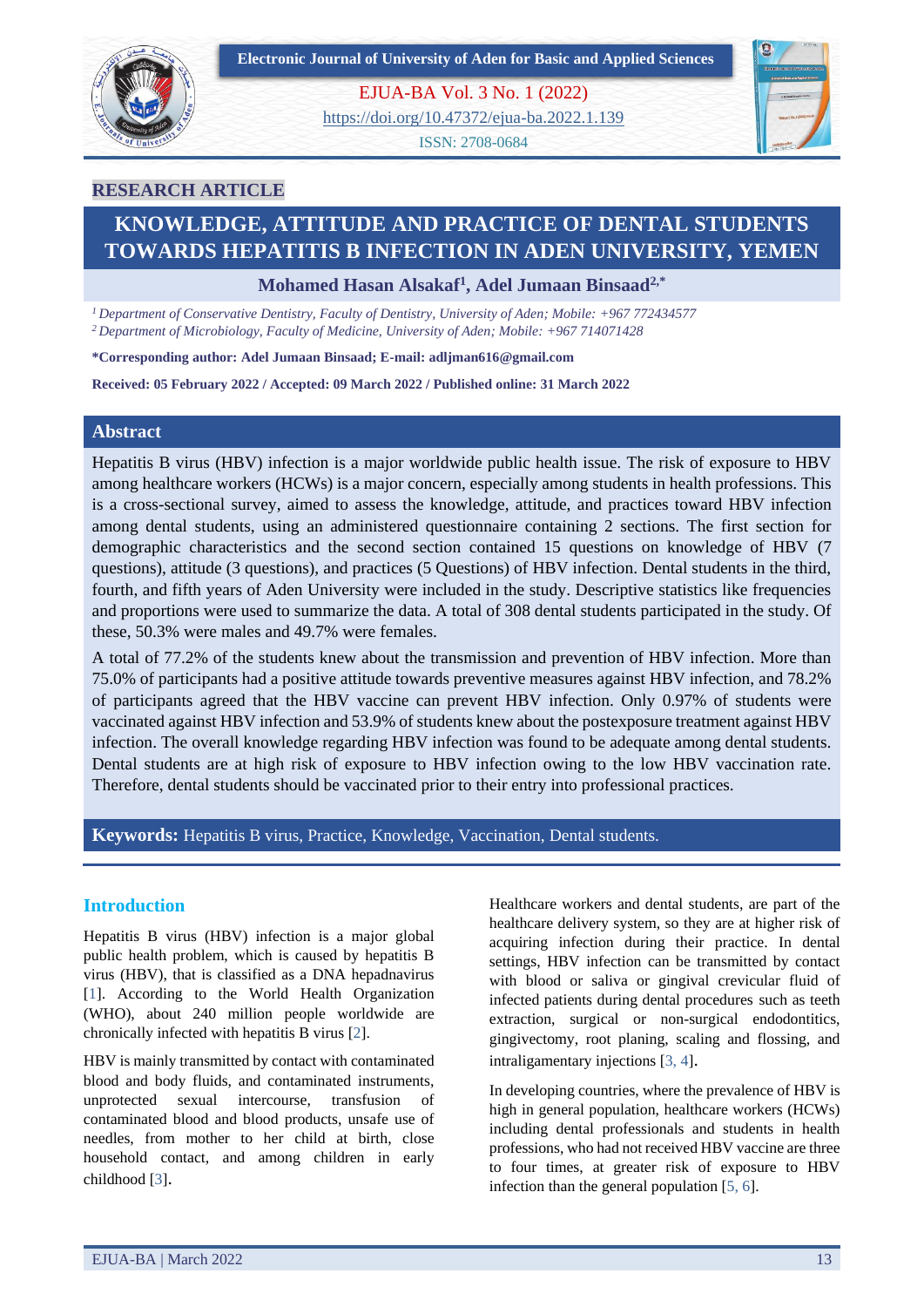#### **https://ejua.net**

Previous studies have been demonstrated a clear gap of knowledge among students of health profession towards the risks of occupational exposure to HBV infection. For instance, a study conducted among dental students, showed that 28.4% of students knew about the postexposure treatment against HBV infection and about 58.8% students knew about the preventive measures against HBV infection [7]. In other study conducted among medical students, 57.85% of the students were had knowledge about vaccine dosage, transmission, and prevention of HBV infection [8].

Studies assessing the knowledge, attitude, practices towards HBV infection are needed to design public health policies and interventions to reduce the transmission of infections acquired by health personnel. Yemen is highly endemic with HBV, and the seroprevalence of HBV is high among general population and healthcare workers [9, 10], and a data regarding knowledge towards the occupational exposure to HBV among dental students is scarce. Therefore, the aim of this study was to assess the knowledge, attitude, and practice towards HBV infection among dental students in Aden University.

## **Methods**

This cross-sectional observational study was conducted among the students of Dental College at Aden University from October to December 2021. Aden University is located in Aden City, which is a seaport city in Yemen, located by the eastern approach to the Red Sea (the Gulf of Aden), some 170 kilometers (110 mi) east of Bab-El-Mandeb southern of Yemen within longitude  $45^{\circ}02'12''$ E and latitude12°46′45″ N [11]. The study population comprised undergraduate dental students from the third year, fourth year, and fifth year.

Verbal consent was obtained from each participant, and anonymity of the participants was maintained throughout the study. All the students who were present and who gave verbal consent were considered as the sample size for the study.

A pretested, administered structured questionnaire was used to collect information about demographic characteristics and the knowledge, attitude and practices of dental students towards HBV infection. The questionnaire was modified by experts from the department of Community Medicine and Public Health, Faculty of Medicine and Health Science, University of Aden**.** The questionnaire was also pretested, and a pilot testing was conducted among 10 students of Dental College to check its reliability, clarity, time required, acceptability, and missing data. Those students included in pilot testing were excluded from the study. The questionnaire included three questions for the demographic characteristics, seven questions for knowledge, three questions for attitude, and five

questions for practice of dental students regarding HBV infection. The participants were asked to answer each question with 'yes' or 'no' regarding knowledge-based and practice-based questions. Also, regarding attitudebased questions towards HBV infection the participants were asked whether they are agree or not agree. For each correct answer provided by the respondents a sum of one point were given. A scoring method was used to estimate the knowledge, attitude and practice of the respondents toward HBV infection. Regarding student's knowledge, good knowledge was considered if the study respondents answered 70 % or more of knowledge questions correctly, while poor knowledge where considered if the respondents answered less than 70 % of knowledge questions. Positive attitude where considered, if the respondents were answered correctly for 70 % or more of the attitude questions correctly, and negative attitude, if the respondents answered for less than 70 % of attitude questions. Finally, regarding practice toward HBV, good practice was considered if the study participants were answered 70 % or more of the practice questions correctly, and poor practice where considered if the participants answered less than 70 % of attitude questions. Malpractice was considered when the participants were unable to answer 70 % of practice items correctly [12].

## *Statistical analysis*

The Statistical Package for Social Sciences (SPSS) software version of 20 was used to enter, clean and analyse the data. Descriptive statistics like frequencies and proportions of knowledge, attitude, and practice related to HBV infection were used to summarize the data.

#### *Ethical consideration*

The ethical committee of the Faculty of Medicine and Health Science and Faculty of Dentistry at Aden University was approved this research before initiation, and a permission was also granted by the dean of Faculty of Dentistry.

## **Result**

Out of 308 dental students participated in this study 155 (50.3%) were males and 153 (49.7%) were females. 235 (76.3%) in age group more than 22 years. Among 308 students, 89 were third-year students, 128 fourth-year students, and 91 were fifth-year students. Demographic characteristic of participants illustrated by Table 1.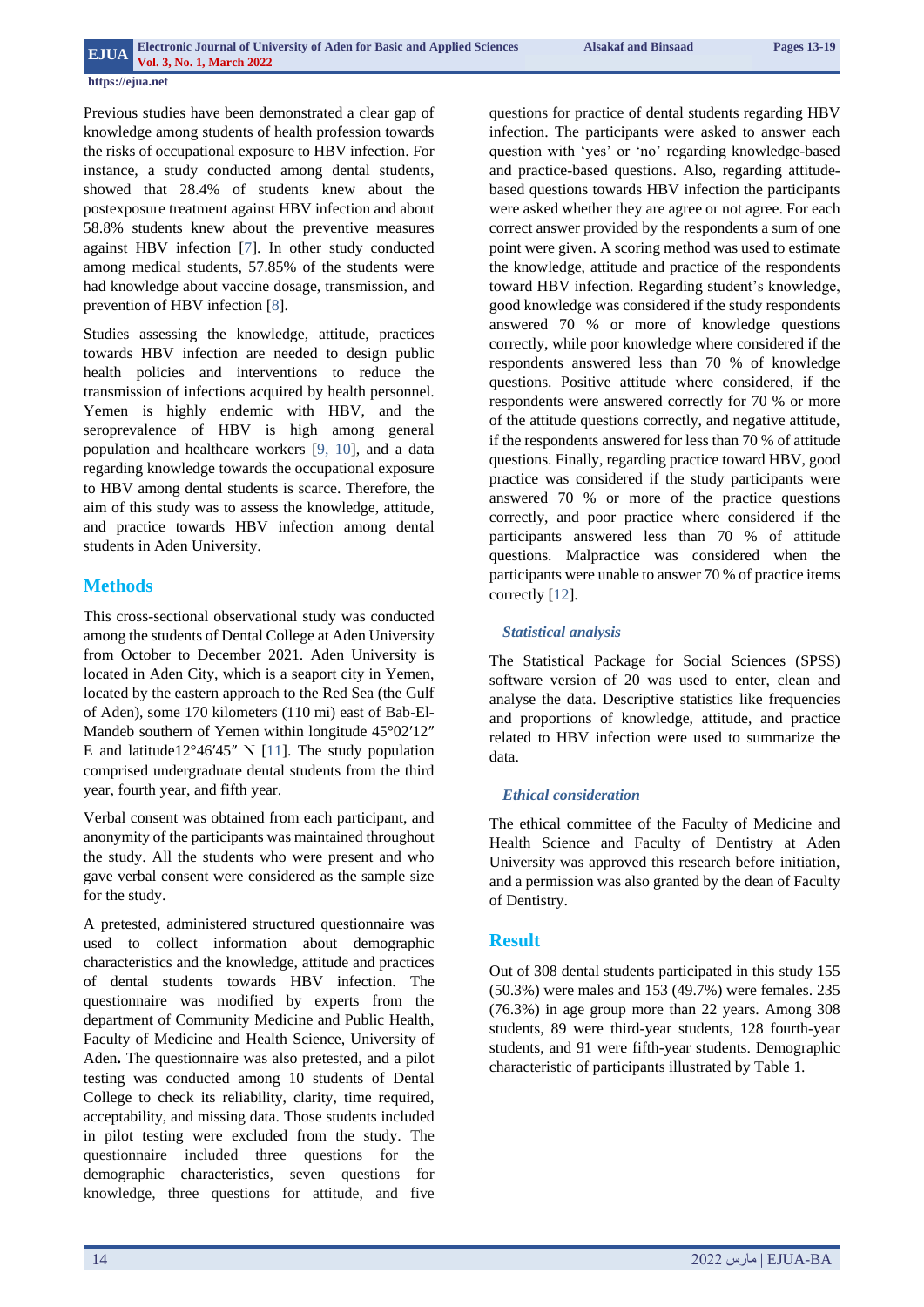| <b>Characteristics</b> | No. | (9/0) |
|------------------------|-----|-------|
| <b>Sex</b>             |     |       |
| Male                   | 155 | 50.3  |
| <b>Female</b>          | 153 | 49.7  |
| Age group (years)      |     |       |
| Less than 22           | 73  | 23.7  |
| More than 22           | 235 | 76.3  |
| <b>Study year</b>      |     |       |
| Third year             | 89  | 28.9  |
| Fourth year            | 128 | 41.6  |
| <b>Fifth</b> year      | 91  | 29.5  |

**Table 1.** Demographic characteristics of participated dental students at University of Aden (n=308)

In this study, majority of the participants (7.1%) had adequate knowledge regarding mode of transmission and prevention of HBV infection. Of the dental students participated, 273 (88.6 %) reported that HBV can be transmitted through transfusion of infected blood and body fluids, 254 (82.5 %) believed that the disease can be transmitted by unsafe sex, and 287 (93.2 %) mentioned unsterilized or contaminated medical equipment such as syringes, needle and surgical instruments may act as a means for transmission of HBV infection, while 218 (70.8 %) knew that the disease can be transmitted by shaking hands with an infected person, and 266 (86.4%) were aware of HBV vaccine and knew that HBV vaccine is effective and safe. However, relatively a low proportion of 199 (64.6 %) of study participants mentioned that HBV can transmitted congenitally and only166 (53.9 %) knew that HBV has a post-exposure prophylaxis (Table 2).

# **Table 2.** Knowledge of participated dental students towards hepatitis B infection at University of Aden

 $(n=308)$ 

| knowledge questions                                                                            |     | Yes   | N <sub>0</sub> |      |
|------------------------------------------------------------------------------------------------|-----|-------|----------------|------|
|                                                                                                | N   | (9/0) | N              | (%)  |
| HBV can be transmitted<br>from a pregnant woman to<br>her fetus                                | 199 | 64.6  | 109            | 35.4 |
| HBV can be transmitted by<br>contaminated blood and body<br>fluids                             | 273 | 88.6  | 35             | 11.4 |
| <b>Hepatitis B transmitted by</b><br>unsafe sex                                                | 254 | 82.5  | 54             | 17.5 |
| <b>HBV</b> can be transmitted by<br>unsterilized syringes, needles<br>and surgical instruments | 287 | 93.2  | 20             | 6.8  |
| <b>HBV</b> spread by shaking<br>hands with an infected<br>person                               | 218 | 70.8  | 10             | 29.2 |
| <b>Hepatitis B vaccine is</b><br>effective and safe                                            | 266 | 86.4  | 42             | 13.6 |
| <b>HBV</b> has post exposure<br>prophylaxis                                                    | 166 | 53.9  | 42             | 46.1 |

The attitudes of dental students towards HBV infection prevention are illustrated in Table 3. 241 (78.2 %) of the students were agreed that HBV vaccine can prevent HBV

infection, 256 (83.1%) were agreed that sterilization of medical instruments prevent transmission, and 236 (76.6%) acknowledged that the use of protective barriers like gloves, are important to prevent transmission of HBV infection.

**Table 3.** Attitudes of participated dental students towards hepatitis B prevention at University of Aden  $(n-308)$ 

| \'''-''''''                                                 |       |                              |                 |      |  |
|-------------------------------------------------------------|-------|------------------------------|-----------------|------|--|
|                                                             | Agree |                              | <b>Disagree</b> |      |  |
| Attitude questions                                          | N     | (%)                          | N               | (%)  |  |
| <b>HBV</b> vaccination could prevent<br>transmission        | 241   | 78.2                         | 67              | 21.8 |  |
| <b>Sterilization of instruments</b><br>prevent transmission |       | $256 \mid 83.1 \mid 52 \mid$ |                 | 16.9 |  |
| Wearing of gloves is important to<br>prevent transmission   | 236   | 76.6 72 23.4                 |                 |      |  |

According to practical measures for HBV prevention, out of the 308 participants, only 16 (5.2 %) had screened for HBV, 3 (0.97 %) students had vaccinated against HBV, and only 1 (0.32 %) of vaccinated students had completed the recommended three doses. Twenty-two (7.1%) of the respondents had a needle stick injury, and 188 (61.0%) of the participants had responded that they would report if they had needle stick injury. However, there were malpractice on prevention of HBV infection among the study participants (Table 4).

**Table 4.** Practices of participated dental students towards hepatitis B prevention at the University of Aden(n=308).

| <b>Practice questions</b>                         | Yes |          | No  |                 |
|---------------------------------------------------|-----|----------|-----|-----------------|
|                                                   | N   | (%)      | N   | $(\sqrt[6]{6})$ |
| Have you ever screened<br>for hepatitis B?        | 16  | 5.2      | 292 | 94.8            |
| Have you got vaccine<br>against HBV?              | 3   | 0.97     | 305 | 99.0            |
| How many doses of HBV<br>vaccine did you receive? |     |          |     |                 |
| One dose                                          | 2   | 0.6      | 306 |                 |
| Two doses                                         | 0   | $\theta$ | 308 |                 |
| <b>Three doses</b>                                | 1   | 0.3      | 307 |                 |
| Have you ever had a<br>needlestick injury?        | 22  | 7.1      | 286 | 92.9            |
| I always report for<br>needlestick injury         | 188 | 61.0     | 120 | 39.0            |

## **Discussion**

In Yemen, the seroprevalence of HBsAg was estimated to be from 8-20%, and about 50% of general population are carriers of HBV-IgG. In addition, the HBsAg seroprevalence was estimated to be 9.9% among Yemeni healthcare workers[9, 10]**.** Dental students are part of the health care delivery system are at risk of acquisition of hepatitis B infection as other healthcare workers due to their direct contact with patients and contaminated instruments [3]. In addition, dental students are involved in many dental procedures such as teeth extraction, surgical or non-surgical endodontitics, gingivectomy,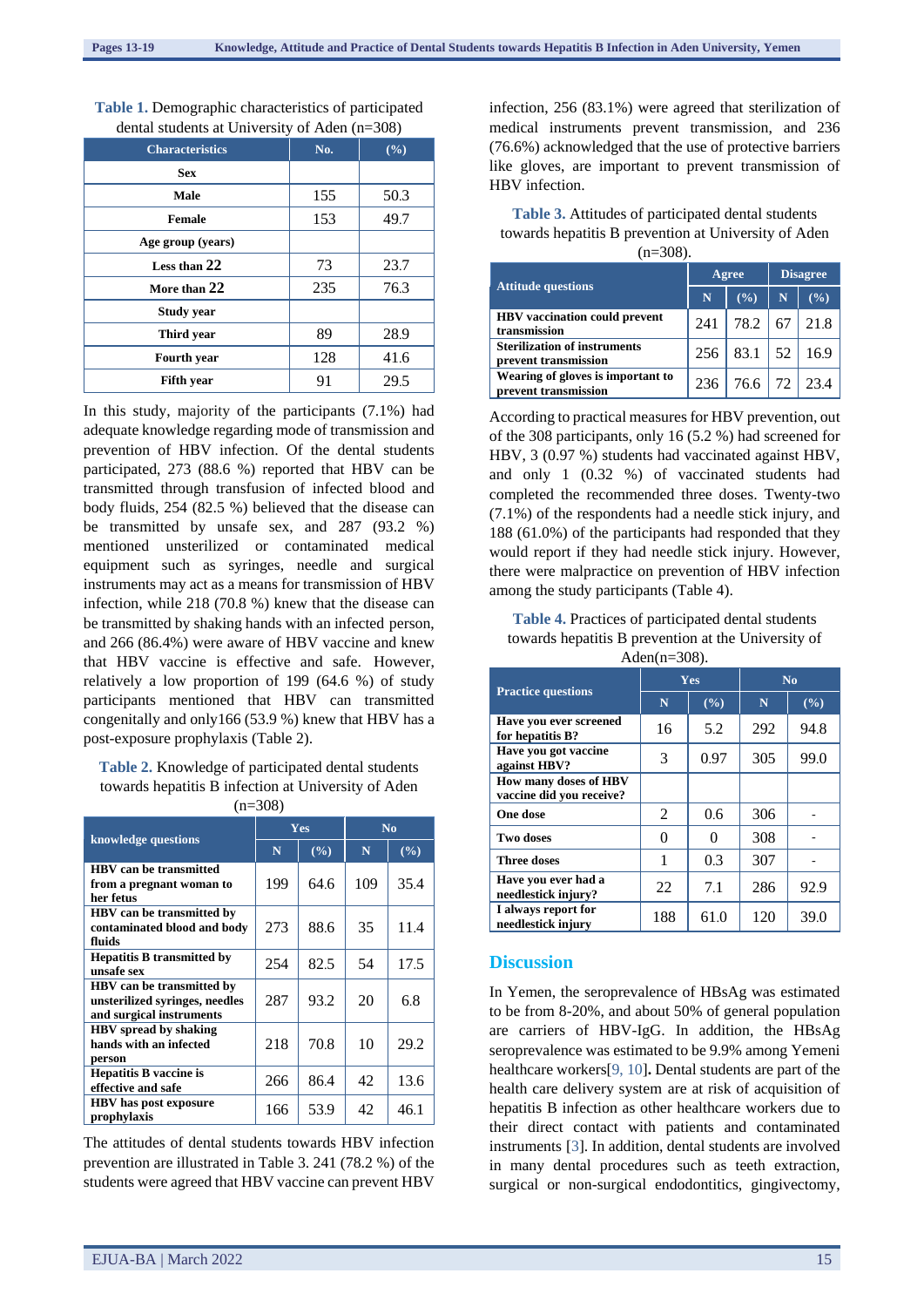#### **https://ejua.net**

root planing, and intraligamentary injections that may exposed them to infected blood and saliva with HBV during their practice and work. Therefore, assessment of knowledge, attitude, and practice towards HBV infection is of great importance and informations obtained by such method are used to design proper preventive measures, especially among the students of medical profession and persons who may be in contact with patients.

The result of this study showed that overall knowledge regarding mode of transmission and prevention of HBV was good (77.2%). Most of participants knew that exposure to infected blood or body fluid, unsafe sexual contacts, exposure to unsterilized or contaminated medical equipment, and shaking hands with an infected person are risk factors for HBV infection. Also, in the current study, majority of dental students were knew that HBV vaccine is effective, safe, and protective. This finding was in line with the previous studies that reported a good knowledge of the study participants on HBV infection [13, 14]. On the other hand, this finding was higher than that reported in different countries [7, 15, 16, 17]. However, the result of this study was lower than that reported by different studies [6, 18]. The level of knowledge towards HBV among different populations and students of medical profession varies in different countries. These variations may be attributed to the difference in resource allotment, knowledge, perception, sufficiency of the educational programs, vaccination status [19, 20], occupation, educational degree, age and gender [21]. In Yemen, there is lack of school-based health education for students. The good knowledge toward HBV transmission and prevention showed by the participated dental students in this study, may be attributed to the awareness created by students when they enter the professional dental courses during the clinical study years [22], as they are students of the third, fourth, and fifth year. However, there is a need to improve the health education system and create more awareness toward HBV infection and other bloodborne infections.

On the other hand, in the current study, a low proportion (64.6%) of study participants knew that HBV can be transmitted congenitally; from mother to her child and only 53.9% knew that HBV has a post-exposure prophylaxis (PEP). The poor knowledge identified by this study in regard with the mode of transmission of HBV and post-exposure prophylaxis may be related to the lack of awareness about HBV occupational safety measure, that is recommend for those who had been exposed to HBV. Thus, this emphasizes the need for more health education about preventive measures and dental students should be familiarized with the principles of post exposure management in order to prevent HBV infection transmission [1, 23]. Similar finding was reported by several studies that investigated the knowledge about principles of infection control among students of different medical profession [24, 25].

In this study, the overall attitude of the dental students under study towards hepatitis B prevention was positive. More than 70.0% of the participated dental students were agreed that HBV vaccine, sterilization of medical instruments, and the use of protective barriers like gloves, are important to prevent transmission of HBV infection. Healthcare institutions should be provided with protective equipment such as gloves, safety cabinets, goggles, and eye washers in sufficient quantities in order to reduce the effects of occupational exposure to bloodborne infections including HBV infection [23]. This result was in agreement with other studies from Ethiopia and Saudi Arabia conducted among students of medicine and health sciences [12, 26].

Regarding practice towards HBV prevention, although most of the study participants had good knowledge and positive attitude on the HBV infection and its prevention, the result of current study showed malpractice towards hepatitis B prevention. Only 5.2 % had screened for HBV. The reasons for not screening of 94.8% of participants for the hepatitis B virus is might be attributed to lack of resources and feeling of low-risk status [3]. However, this finding was agreed with previous study, in which only 4.9% of participants were screened [12], and disagreed with other study, in which 49.6% had been screened for HBV infection [27].

In the current study, only 3 (0.97%) of students had vaccinated against HBV, and only one (0.3%) of vaccinated students had completed the recommended three doses. In contrast to this study, high HBV vaccination rate was reported among medical students in Pakistan, where 70.6% were completed the three doses of HBV vaccination and 79% were received at least one dose of the vaccine for hepatitis B [28]**,** and in Ghana, among undergraduate public health students, where 30.5% of students completed the vaccination and 44.2% had received at least one dose of HBV vaccine [27]**.** The reason of low rate of HBV vaccination found among dental students in this study might be due to that the national immunization programmes against HBV for infants and high risk groups was introduced in 2000 and HBV vaccination is not routinely provided to students of medical profession in Yemen. In addition, the reason of not being vaccinated may be due to lack of knowledge about the vaccine, high coast of the vaccine, fear of acquiring hepatitis B from the vaccine, and doubt of the efficacy of the vaccine [3]. Moreover, this could be attributed to lack of awareness about occupational protective measures such as vaccination against HBV, post-exposure prophylaxis, training and adopting safer working practices. [1]. Therefore, there is a needs for improvement knowledge of vaccination and PEP against HBV, and more strategies should be implemented to prevent the risk of exposure among groups at risk including dental students.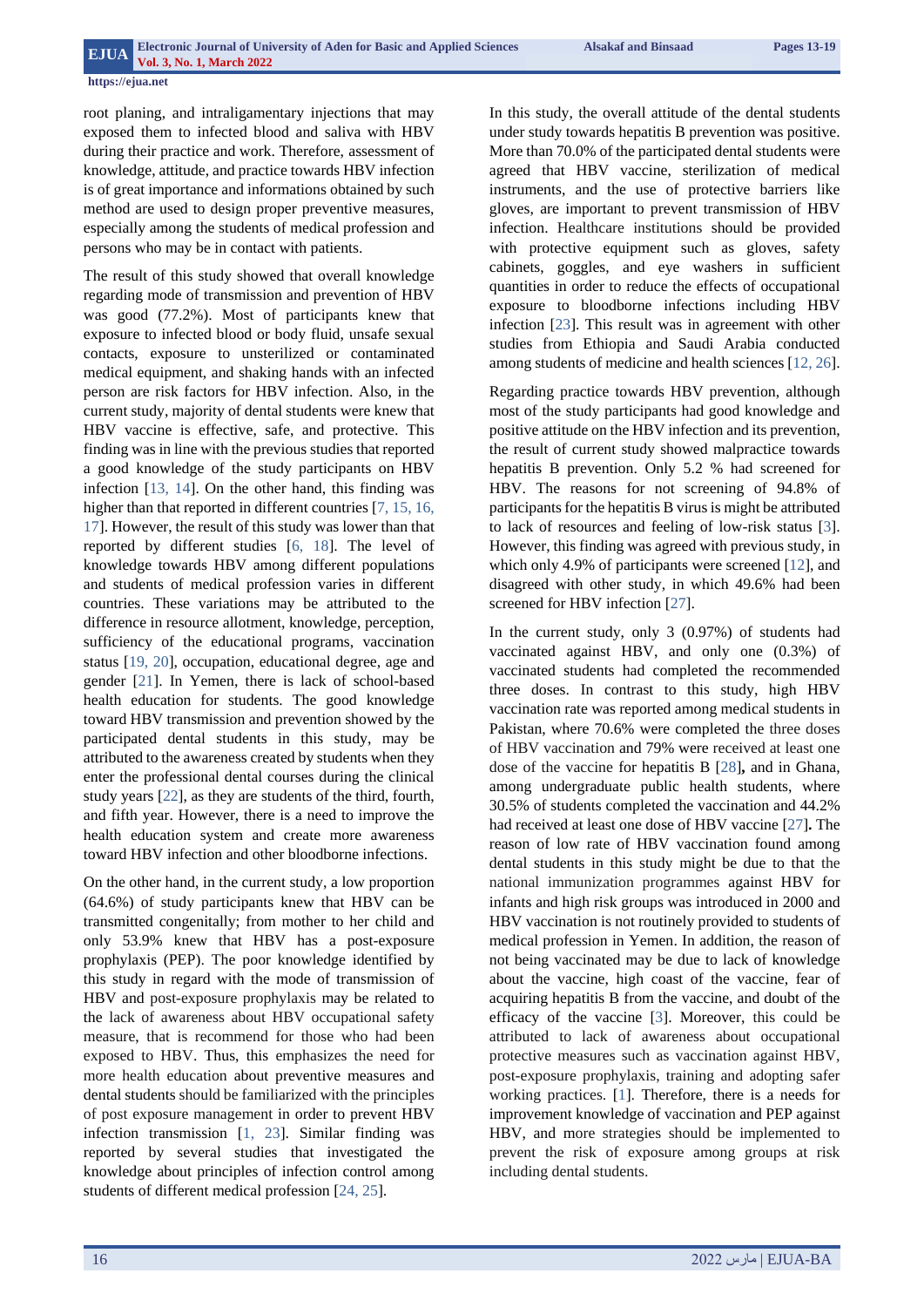It is estimated that 2.1 million of healthcare workers expose to sharp injuries contaminated with HBV every year [29], and the risk of transmission of HBV following needle stick injury is between 6% to 30% in HCWs who were not vaccinated or not completely vaccinated and those who did not receive post-exposure prophylaxis following NSI [30]. In developing countries, HCWs are at higher risk of exposure to HBV infection due to high HBV endemicity and most of them are not vaccinated [30]. In the current study, 22 (7.1%) of the participants had exposed to needle stick injury, and only 188 (61%) of the participants had readiness to report if they had needle stick injury. The rate of needle stick injury reported in this study was lower than 40% reported by Al-Dabbas *et al*, from Palestine [31], and 55.9% reported by Noubiap *et al,* from Cameroon [32]. The reason for this findings may be lack of reporting system which is very important for policies and interventions on occupational health exposure of healthcare workers. In Yemen, due to absent of reporting system on needlestick injuries, the number of NSI is underestimated. Therefore, it is important to motivate dental students to report NSIs in order to get the treatment, prophylaxis and advising.

## **Conclusion**

The overall knowledge regarding HBV disease was found to be adequate among dental students. The result of study showed that dental students are at high risk of exposure to HBV infection during their practice owing to low HBV vaccination rate. Therefore, we recommend that dental students should be vaccinated prior to their entry into professional practices.

## **Acknowledgement:**

Authors are thankful to study participants and college for their kind support to complete this study.

#### **Source of Support:**

Nil.

## **Conflict of Interest:**

None declared.

#### **References**

- [1] M.M. Badawi, M.S. Atif, Y.Y, Mustafa. "Systematic review and meta-analysis of HIV, HBV and HCV infection prevalence in Sudan", Virol J, vol.15, pp.1–16, 2018.
- [2] World Health Organization. "Guidelines for the Prevention, Care and Treatment of Persons with Chronic Hepatitis B Infection", 2015. Available: [https://apps.who.int/iris/bitstream/handle/10665/15](https://apps.who.int/iris/bitstream/handle/10665/154590/9789241549059_eng.pdf) [4590/9789241549059\\_eng.pdf](https://apps.who.int/iris/bitstream/handle/10665/154590/9789241549059_eng.pdf) Accessed: 10 July 2019.
- [3] T. Gebremeskel, T. Beshah, M. Tesfaye, B. Beletew, A. Mengesha, and A. Getie, "Assessment of Knowledge and Practice on Hepatitis B Infection Prevention and Associated Factors among Health Science Students in Woldia University, Northeast Ethiopia", Advances in Preventive Medicine, vol. 2020, Article ID 9421964, 6 pages DOI: <https://doi.org/10.1155/2020/9421964>
- [4] Jawetz, Melnick, & Adelberg's Medical Microbiology, 27e. 2016. McGraw. Hill. [https://accessmedicine.mhmedical.com/content.asp](https://accessmedicine.mhmedical.com/content.aspx?bookId=1551§ionId=94104942) [x?bookId=1551&sectionId=94104942.](https://accessmedicine.mhmedical.com/content.aspx?bookId=1551§ionId=94104942)
- [5] B. Anagaw, Y. Shiferaw, B. Anagaw, Y. Belyhun, W. Erku, F. Fantahun, "Seroprevalence of hepatitis B and C viruses among medical waste handlers at Gondar town Health institutions, Northwest Ethiopia", BMC Res Notes, vol. 5, pp. 55, 2012.
- [6] A. Singh, S. Jain, "Prevention of hepatitis B Knowledge and practices among medical students", Healthline, vol. 2(2), pp. 8-11, 2011.
- [7] B. Nagpal, U. Hegde, "Knowledge, attitude, and practices of hepatitis B infection among dental students", Int J Med Sci Public Health, vol. 5, 2016 (Online First). DOI: [10.5455/ijmsph.2016.03102015170.](http://dx.doi.org/10.5455/ijmsph.2016.03102015170)
- [8] S. Atlam, H. Elsabagh, and N. Shehab, "Knowledge, attitude and practice of Tanta University medical students towards hepatitis B and C," International Journal of Research in Medical Sciences, vol. 4, no. 3, pp. 749–756, 2016.
- [9] D.A. Scott, J.P. Burans, H.D. al-Ouzeib, B.K. Arunkumar, M. Al-Fadeel, Y.R. Nigad, "A seroepidemiology survey of viral hepatitis in the Yemen Arab Republic", Trans Roy Soc Trop Med Hyg, vol. 84, pp.82-4, 1999.
- [10]M.A. Al Huraibi,"Seroprevalence of markers of viral hepatitis in Yemen health care workers", Journal of Medical Virology, vol.73(4), pp. 562– 565, 2004.
- [11] [https://latitude.to/map/ye/yemen/cities/aden.](https://latitude.to/map/ye/yemen/cities/aden)
- [12]A. Abdela, B. Woldu, K. Haile, B. Mathewos, D. Tekalign, "Assessment of knowledge, attitudes and practices toward prevention of hepatitis B virus infection among students of medicine and health sciences in Northwest Ethiopia", BMC Res Notes 9:410, 2016. DOI: [10.1186/s13104-016-2216-y.](https://doi.org/10.1186/s13104-016-2216-y)
- [13]M. Bansal, S.Vashisth, N Gupta, "Knowledge and awareness of Hepatitis B among first year undergraduate students of three dental colleges in Haryana", Dent J Adv Stud, vol.1(1), pp.15–7, 2013.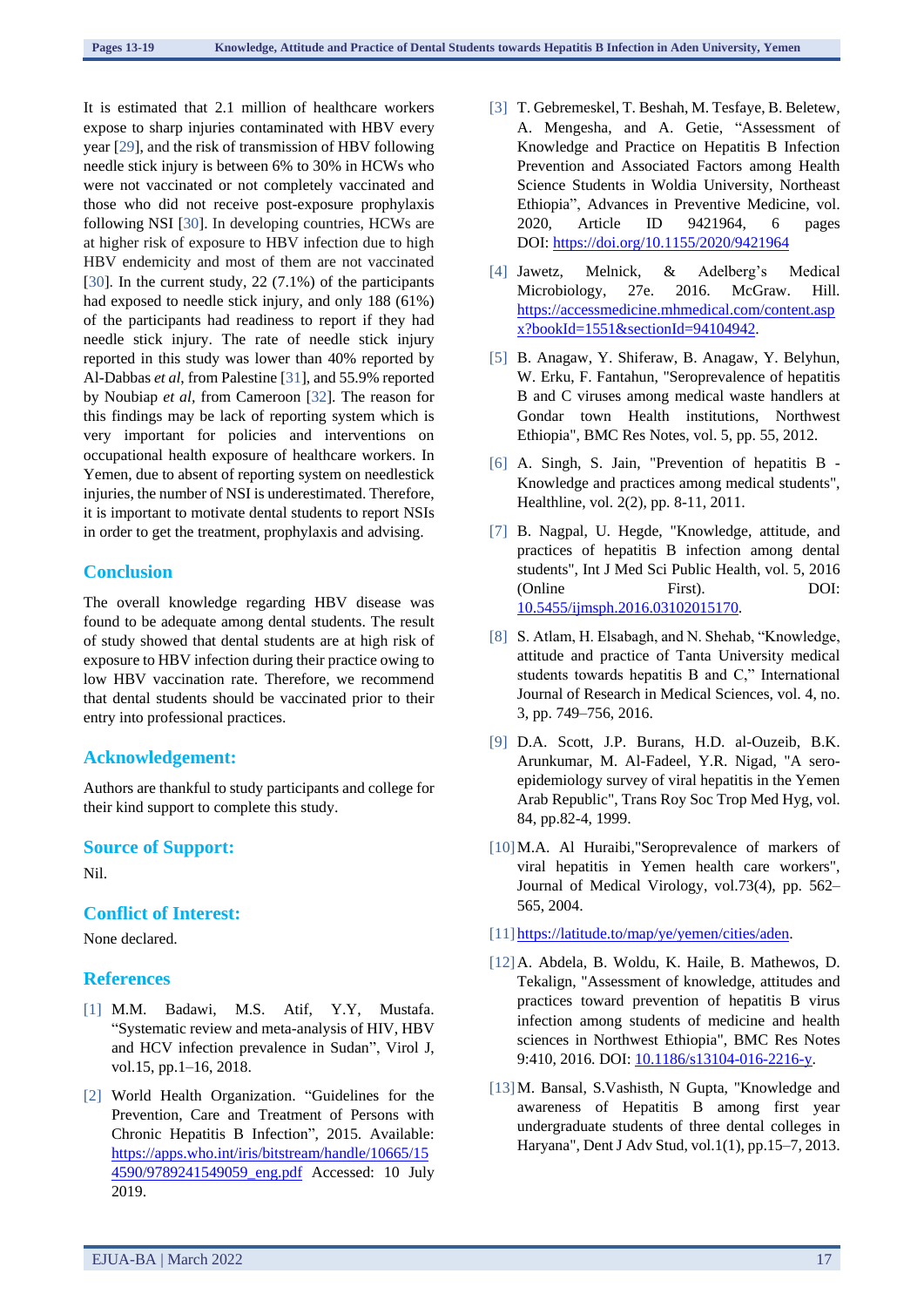**https://ejua.net**

- [14]R. Saini, S. Saini, R.S. Sugandha, "Knowledge and awareness of Hepatitis B infection amongst the students of Rural Dental College, Maharashtra, India", Ann Niger Med, vol.4(1), pp.18–20, 2010.
- [15] K. Pathoumthonga, P. Khampanisonga, F. Quetb, V. Latthaphasavang, V. Souvong, Y. Buisson, "Vaccination status, knowledge and awareness towards hepatitis B among students of health professions in Vientiane. Lao PDR", Vaccine, vol.32, pp.4993–9, 2014.
- [16]Y.M. Mesfin, K.T. Kibret, "Assessment of knowledge and practice towards hepatitis B among medical and health science students in Haramaya University, Ethiopia", PLoS ONE, vol. 8(11), pp.79642, 2013.
- [17]S.M. Othman, A.M. Saleh, N.P. Shabila, "Knowledge about hepatitis B infection among medical students in Erbil city, Iraq", Europ Sci J, vol.3, pp. 1857–7881, 2013.
- [18] W. Dismiss, A. Seid, and T. Fiseha, "Hepatitis B, and C: seroprevalence, knowledge, practice and associated factors among medicine and health science students in Northeast Ethiopia," PLoS One, vol. 13, no. 5, Article ID e0196539, 2018.
- [19]A. Ahmad, L.M. Sann, H.A. Rahman, "Factors associated with knowledge, attitude and practice related to hepatitis B and C among international students of University Putra Malaysia", BMC Public Health 16:611, 2016. DOI: [10.1186/s12889-016-](https://doi.org/10.1186/s12889-016-3188-5) [3188-5.](https://doi.org/10.1186/s12889-016-3188-5)
- [20]F. Joukar, F. Mansour-Ghanaei, M.R. Naghipour, T. Hasandokht, "Nurses' Knowledge toward Hepatitis B and Hepatitis C in Guilan, Iran", Open Nurs J. 2017;11:34–42. DOI: [10.2174/1874434601711010034.](https://doi.org/10.2174/1874434601711010034)
- [21]T.A. Elsheikh, S.A. Balla, A.A. Abdalla, M.A. Elgasim, Z. Swareldahab, A.A. Bashir, "Knowledge, Attitude and Practice of Heath Care Workers Regarding Transmission and Prevention of Hepatitis B Virus Infection, White Nile State, Sudan", 2013. Am J Health Res. 2016;4(2):18–22.
- [22]G.A. El-Nasser, E.A. El Baset, "Assessment of students knowledge and attitude toward hepatitis B and C in Sohag University/Egypt", Kufa Journal for Nursing Sciences 3(1): 1-14. 2013.
- [23] S.M. Mursy and S.O. Mohamed, "Knowledge, attitude, and practice towards Hepatitis B infection among nurses and midwives in two maternity hospitals in Khartoum, Sudan", BMC Public Health 19:1597, 2019. DOI: [10.1186/s12889-019-7982-8.](https://doi.org/10.1186/s12889-019-7982-8)
- [24]B.M. Khanghahi, Z. Jamali, F.P. Azar, M.N. Behzad, S Azami-Aghdash, "Knowledge, attitude, practice, and status of infection control among Iranian dentists and dental students: a systematic review", J Dent Res, dent clin, dent prospects, vol.7(2), pp. 55, 2013.
- [25] Z.N. Al-Dwairi, "Infection control procedures in commercial dental laboratories in Jordan", J Dent Educ, vol. 71(9), pp.1223–7, 2007.
- [26] A.H. Al-Hazmi, "Knowledge, attitudes and practice of dentists concerning the occupational risks of hepatitis B virus in Al Jouf Province, Saudi Arabia", Niger J Clin Pract, vol.18, pp. 276–81, 2015.
- [27]E. Osei, J. Niyilapah, G.K. Amenuvegbe, "Hepatitis B Knowledge, Testing, and Vaccination History among Undergraduate Public Health Students in Ghana", Hindawi BioMed Research International. 2019; Article ID 7645106, 10 pages DOI: [10.1155/2019/7645106.](https://doi.org/10.1155/2019/7645106)
- [28]N. Khan, S.M. Ahmed, M.M. Khalid, S.H. Siddiqui, A.A. Merchant, "Effect of gender and age on the knowledge, attitude, and practice regarding Hepatitis B and C and vaccination status of Hepatitis B among medical students of Karachi, Pakistan," Journal of the Pakistan Medical Association, vol. 60(6), pp. 450–455,2010.
- [29] C. Hoffmann, L. Buchholz, and P. Schnitzler, "Reduction of needlestick injuries in healthcare personnel at a university hospital using safety devices," Journal of Occupational Medicine and Toxicology, vol. 8, no. 1, p. 20, 2013.
- [30]E.M. Beltrami, I.T. Williams, C.N. Shapiro, M.E. Chamberland, "Risk and management of bloodborne infections in health care workers", Clin Microbiol Rev, vol.13(3), pp.385–407, 2000.
- [31]M. Al-Dabbas, N.M. Abu-Rmeileh, "Needle stick injury among interns and medical students in the occupied Palestine territory", East Mediterr Health J, vol.18 (7), pp.700–6, 2012.
- [32]J.J. Noubiap, J.R. Nansseu, K.K. Kengne, S.T. Ndoula, L.A. Agyingi, "Occupational exposure to blood, hepatitis B vaccine knowledge and uptake among medical students in Cameroon", BMC Med Educ, vol.13, pp.148, 2013.